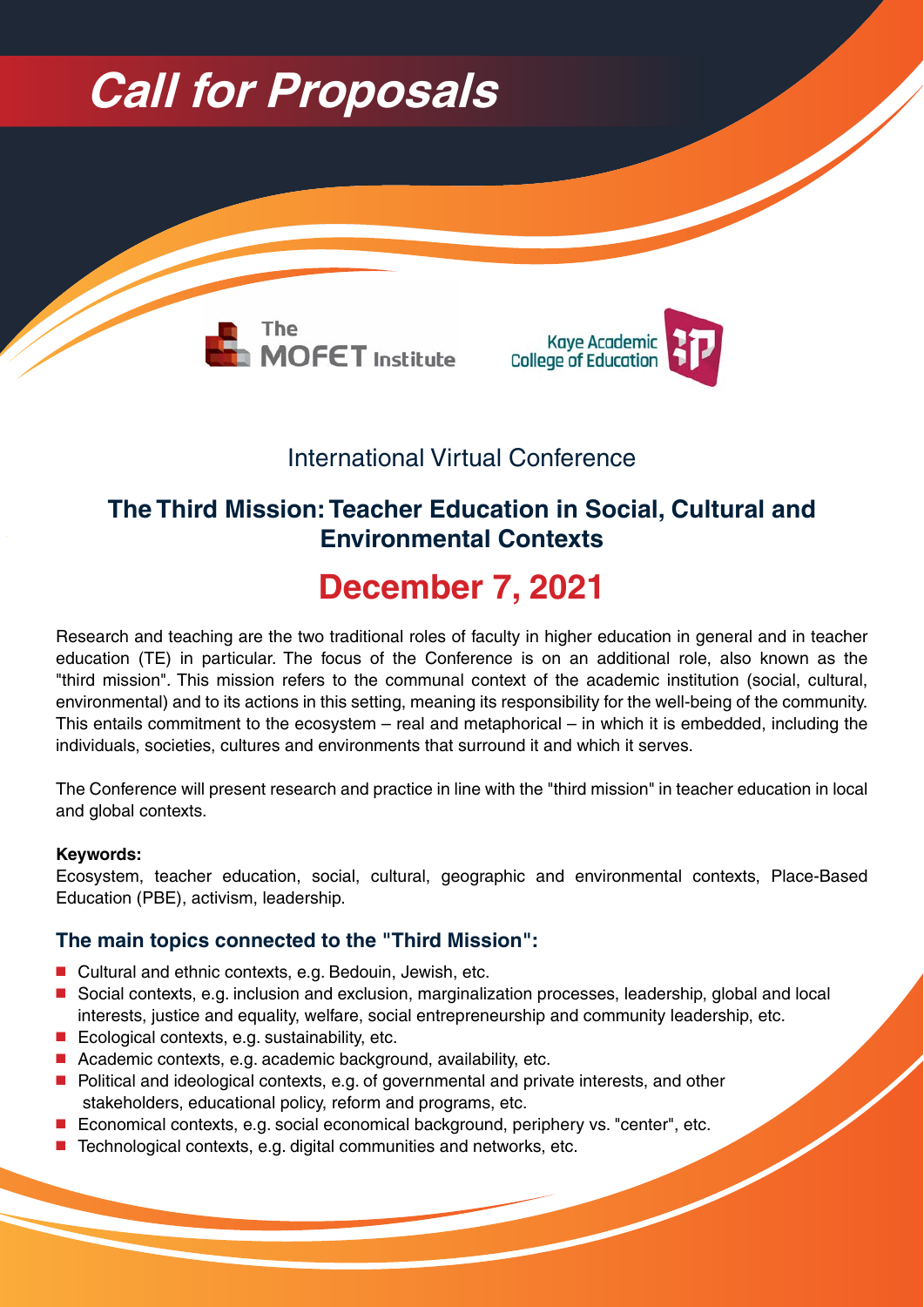## **Session Format**

60-minute sessions with up to four presenters (sessions will consist of 10-12-minute live presentations followed by Q&A and discussion)

## **Evaluation Criteria**

- $\blacksquare$  Alignment with conference theme
- $\blacksquare$  Potential to attract and engage professionals who work in the field
- Clear content and objectives. Your description should accurately and concisely reflect your goals for the session as well as specific takeaways attendees can expect.
- Opportunities for attendee involvement and interaction
- Examples, case studies, practical tools or models that can be applied immediately or modified for a different educational environment.
- $\blacksquare$  Combining innovation and practicality

### **Selection Process**

- Speakers will be determined according to appropriateness of the topic, level of content, opportunities for active audience participation, and expertise of facilitators.
- Special consideration will be given to proposals that go beyond the details of a specific program and offer attendees a "behind the scenes look" at underlying principles, decision-making processes, and measurements of success.
- The Conference Program Committee reserves the right to request modifications to a session proposal before final selections are made.
- If a proposal is selected for inclusion in the Conference program. The Conference Program Committee reserves the right to assign the time of the session at its sole discretion.
- Selection committee decisions will be sent via email by October, 15, 2021.

## **General quidelines**

- 1. Proposals must be submitted in English via the following link: https://app.oxfordabstracts.com/stages/2940/submitter
- 2. Submission of proposals is free of charge; all presenters will be asked to pay registration fee of 40\$ / 140 NIS
- 3. Please follow the guidelines in the submission site carefully. Please pay attention to the criteria for reviewing the submissions.
- 4. We recommend saving the relevant guidelines on your personal computer. At the time of submission, you will be asked to send your proposal to the conference's abstracts book.
- 5. Presenters whose proposals are accepted will be required to register for the conference and pay for participation no later than October, 22, 2021 in order to confirm their participation.